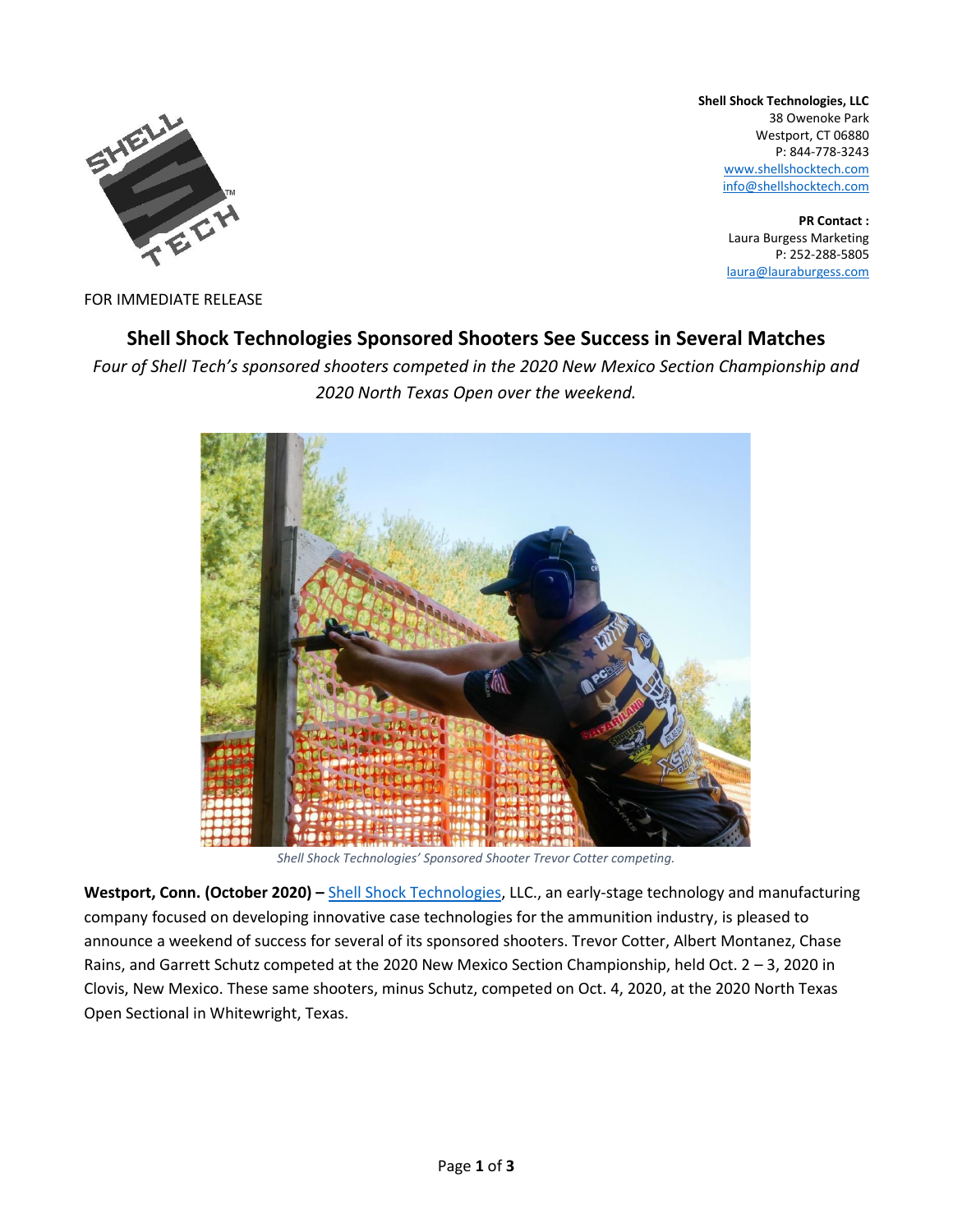For the New Mexico Section Championship, Cotter finished High Overall, Open Division Champion, and Open Division Master Class Champion, with 1034.3304 match points and a time of 145.12. Montanez finished 10<sup>th</sup> Overall, Fourth in the Open Division, and Second in Open Master Class with 893.9832 match points and a time of 169.48. Rains finished Fifth Overall, Second in Limited Division, and Limited Division B Class Champion, with 927.5835 match points and a time of 156.75. Schutz finished 13<sup>th</sup> Overall, Seventh in Open Division, and Fourth Overall in A Class, with 870.4925 match points and a time of 172.24.



*Sponsored Shooter Albert Montanez competing at the 2020 North Texas Open Sectional.*



*Sponsored Shooter Chase Rains competing at the 2020 North Texas Open Sectional.*

For the North Texas Open

Sectional, Cotter finished Fourth Overall, Third in the Open Division, and Second Open Master Class with 1167.8258 match points and a time of 153.49. Montanez finished 26<sup>th</sup> Overall, 18th in the Open Division, and fourth in Open Master Class with 1041.1080 match points and a time of 172.35. Rains finished Sixth in Limited Division and Limited Division B Class Champion, with 882.7023 match points and a time of 199.50.

"I was blessed with a successful weekend, coming away with a championship and a top performance. Part of that success is confidence in my equipment. With Shell Shock Technologies' NAS<sup>3</sup> 9mm cases I know my ammo is going to run flawlessly no matter what conditions I'm faced with. That's why I put my trust in Shell Shock Technologies," commented Cotter.

Cotter, Rains, and Schutz can be seen competing next at the 2020

[USPSA National](https://uspsa.org/nationals) Championship, to be held Oct. 18 – 25, 2020 in Frostproof, Florida. Montanez has completed his 2020 competitive shooting season.

# **About Shell Shock Technologies NAS<sup>3</sup> Cases:**

NAS<sup>3</sup> 9mm cases are 50 percent lighter than brass cases, offer greater lubricity, and will not abrade, clog, foul, wear-out, or damage breach and ejector mechanisms. The cases offer greater corrosion resistance, tensile strength (2x stronger), and elasticity than brass. NAS<sup>3</sup> cases will not split, chip, crack or grow (stretch) and are fully reloadable (using S3 Reload dies) and can be reloaded many more times than brass cases. NAS<sup>3</sup> cases have been tested successfully by customers to pressures over 70k psi.  $NAS<sup>3</sup>$  cases can be picked up with a magnet. The head can be colored for branding purposes and easy load identification.